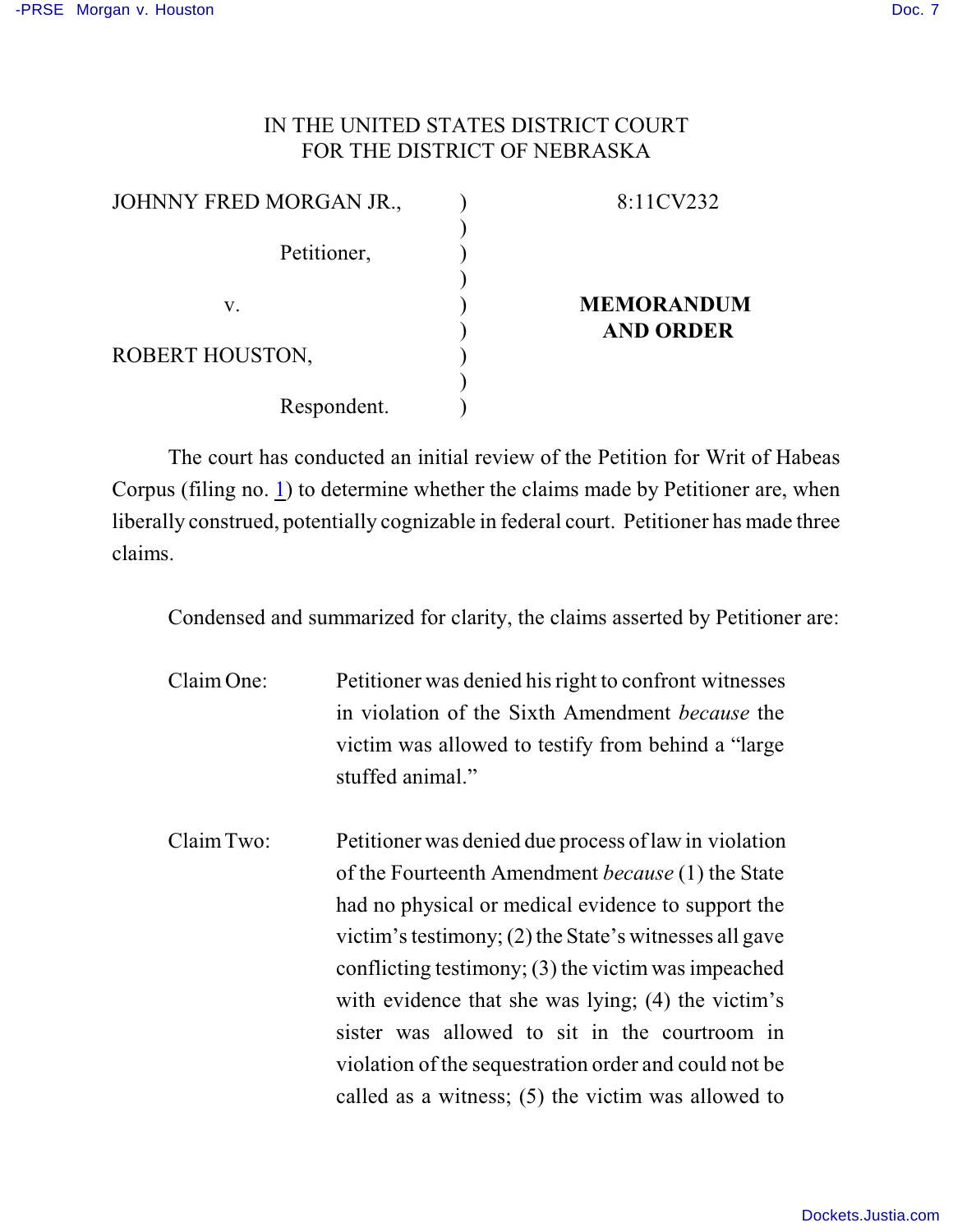testify after the State admitted she was lying; (6) the trial court did not hold an evidentiary hearing after it was informed the victim was lying; (7) the trial court permitted the victim to testify from behind a "large stuffed animal."

Claim Three: Petitioner was denied the effective assistance of counsel in violation of the Sixth Amendment *because* his trial counsel did not (1) ask for an evidentiary hearing; (2) call witnesses proffered by Petitioner; (3) object to the victim testifying from behind a "large stuffed animal"; (4) ask for a mistrial after it was apparent that the victim was lying.

Liberally construed, the court preliminarily decides that all three of Petitioner's claims are potentially cognizable in federal court. However, the court cautions that no determination has been made regarding the merits of these claims or any defenses thereto or whether there are procedural bars that will prevent Petitioner from obtaining the relief sought.

## IT IS THEREFORE ORDERED that:

1. Upon initial review of the Petition (filing no. [1](http://ecf.ned.uscourts.gov/doc1/11302301136)), the court preliminarily determines that Petitioner's claims, as set forth in this Memorandum and Order, are potentially cognizable in federal court.

2. The Clerk of the court is directed to mail copies of this Memorandum and Order and the Petition to Respondents and the Nebraska Attorney General by regular first-class mail.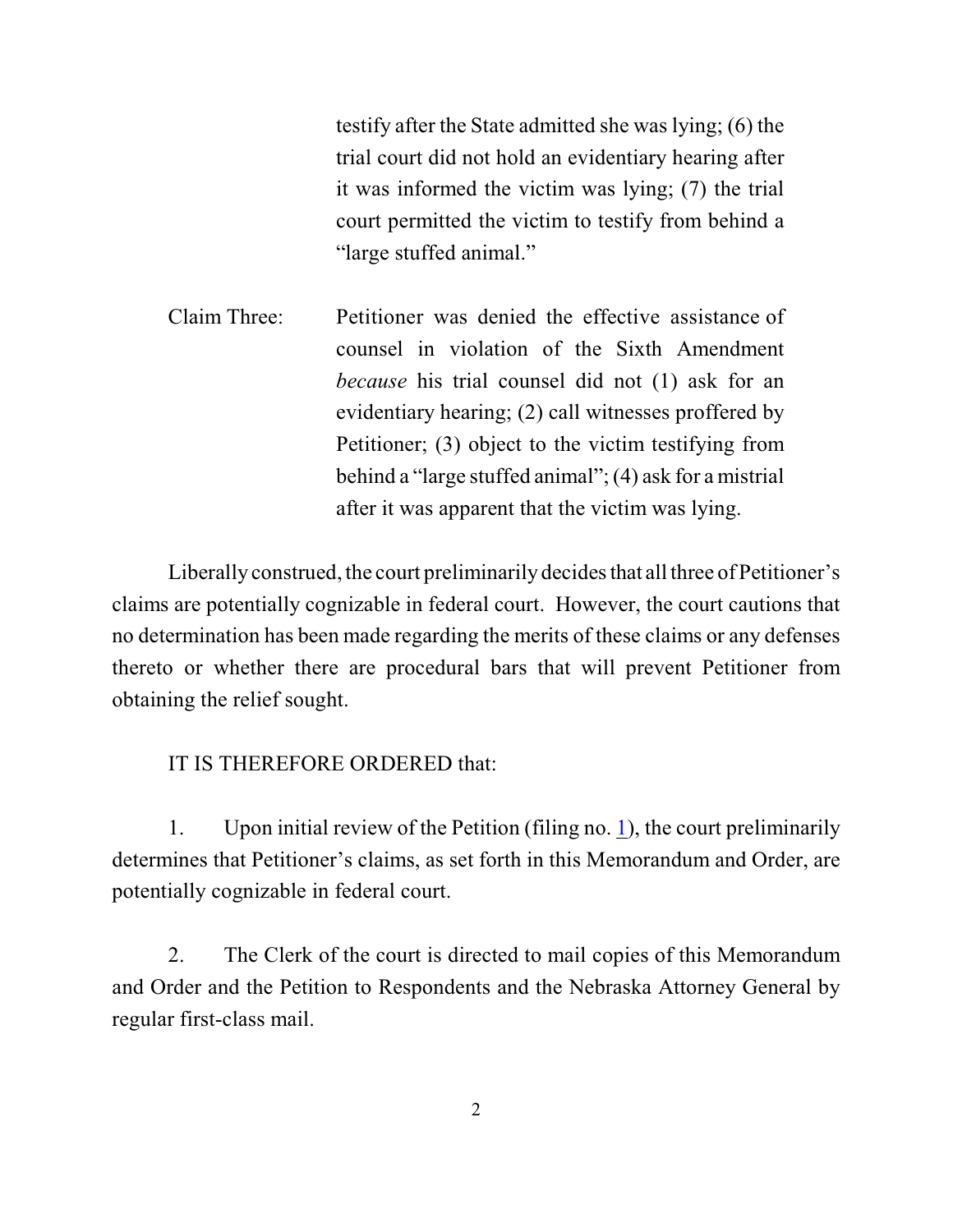3. By August 17, 2011, Respondent shall file a motion for summary judgment or state court records in support of an answer. The Clerk of the court is directed to set a pro se case management deadline in this case using the following text: August 17, 2011: deadline for Respondent to file state court records in support of answer or motion for summary judgment.

4. If Respondent elects to file a motion for summary judgment, the following procedures shall be followed by Respondent and Petitioner:

- A. The motion for summary judgment shall be accompanied by a separate brief, submitted at the time of the filing of the motion.
- B. The motion for summary judgment shall be supported by such state court records as are necessary to support the motion. Those records shall be contained in a separate filing entitled: "Designation of State Court Records in Support of Motion for Summary Judgment."
- C. Copies of the motion for summary judgment, the designation, including state court records, and Respondent's brief shall be served upon Petitioner *except* that Respondent is only required to provide Petitioner with a copy of the specific pages of the record which are cited in Respondent's brief. In the event that the designation of state court records is deemed insufficient by Petitioner, Petitioner may file a motion with the court requesting additional documents. Such motion shall set forth the documents requested and the reasons the documents are relevant to the cognizable claims.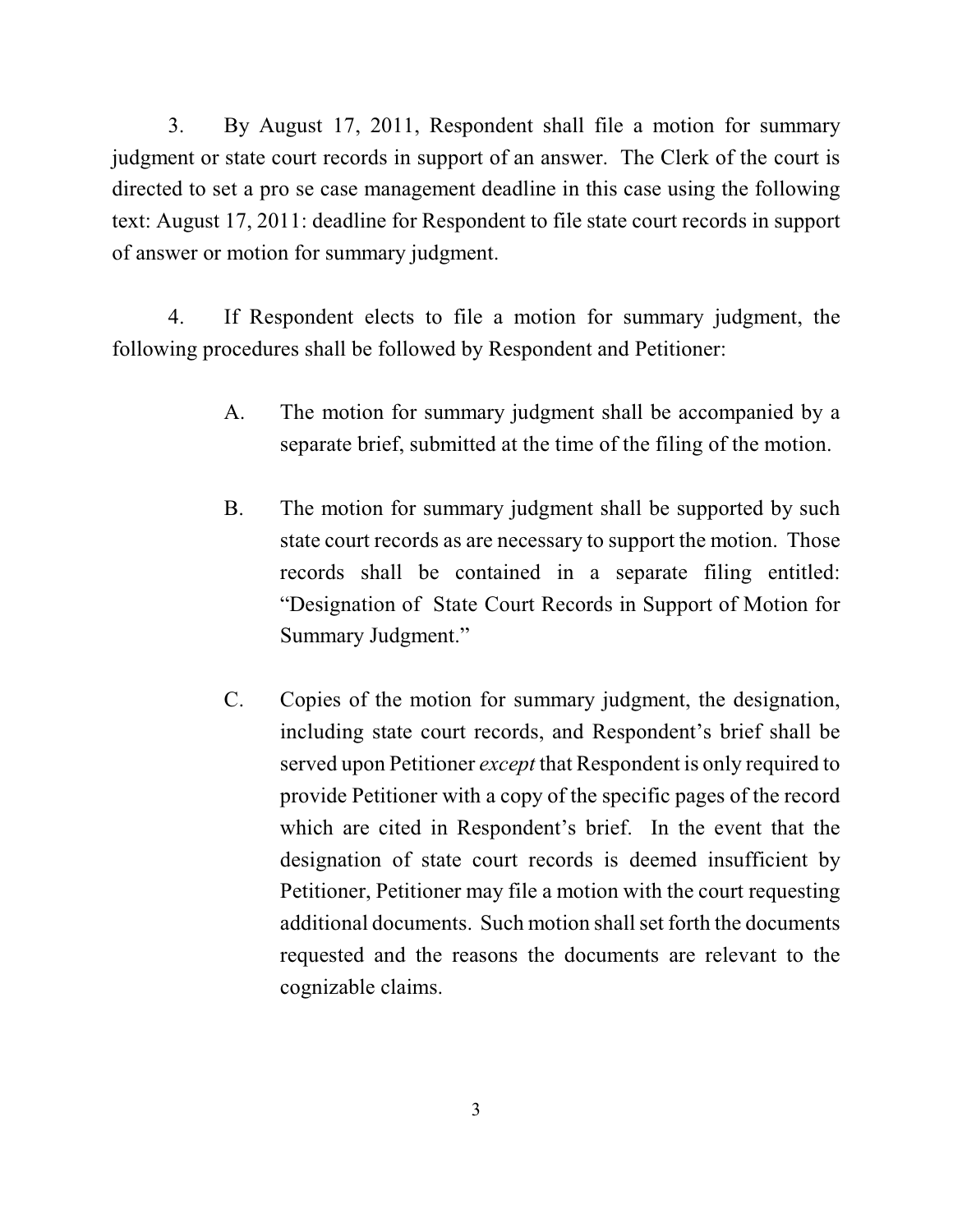- D. No later than 30 days following the filing of the motion for summary judgment, Petitioner shall file and serve a brief in opposition to the motion for summary judgment. Petitioner shall submit no other documents unless directed to do so by the court.
- E. No later than 30 days after the filing of Petitioner's brief, Respondent shall file and serve a reply brief. In the event that Respondent elects not to file a reply brief, he should inform the court by filing a notice stating that he will not file a reply brief and that the motion is therefore fully submitted for decision.
- F. If the motion for summary judgment is denied, Respondent shall file an answer, a designation and a brief that complies with terms of this order. (*See* the following paragraph.) The documents shall be filed no later than 30 days after the denial of the motion for summary judgment. **Respondent is warned that the failure to file an answer, a designation and a brief in a timely fashion may result in the imposition of sanctions, including the release of Petitioner**.

5. If Respondent elects to file an answer, the following proceduresshall be followed by Respondent and Petitioner:

> A. By August 17, 2011, Respondent shall file all state court records which are relevant to the cognizable claims. *See*, *e.g.*, [Rule 5\(c\)-](http://web2.westlaw.com/result/default.wl?tf=0&fn=_top&scxt=WL&crbp=0&mt=Westlaw&rs=WLW9.08&cite=SECT+Section+2254&jrtadvtype=0&cfid=1&action=DODIS&rpst=None&cxt=DC&vr=2.0&disrelpos=4&candisnum=1&sv=Split&cnt=DOC&disnav=NEXT&ss=CNT&service=Find&rlt=CLID_) (d) of the *Rules Governing Section [2254 Cases in the United](http://web2.westlaw.com/result/default.wl?tf=0&fn=_top&scxt=WL&crbp=0&mt=Westlaw&rs=WLW9.08&cite=SECT+Section+2254&jrtadvtype=0&cfid=1&action=DODIS&rpst=None&cxt=DC&vr=2.0&disrelpos=4&candisnum=1&sv=Split&cnt=DOC&disnav=NEXT&ss=CNT&service=Find&rlt=CLID_) [States District Courts](http://web2.westlaw.com/result/default.wl?tf=0&fn=_top&scxt=WL&crbp=0&mt=Westlaw&rs=WLW9.08&cite=SECT+Section+2254&jrtadvtype=0&cfid=1&action=DODIS&rpst=None&cxt=DC&vr=2.0&disrelpos=4&candisnum=1&sv=Split&cnt=DOC&disnav=NEXT&ss=CNT&service=Find&rlt=CLID_)*. Those records shall be contained in a separate filing entitled: "Designation of State Court Records In Support of Answer."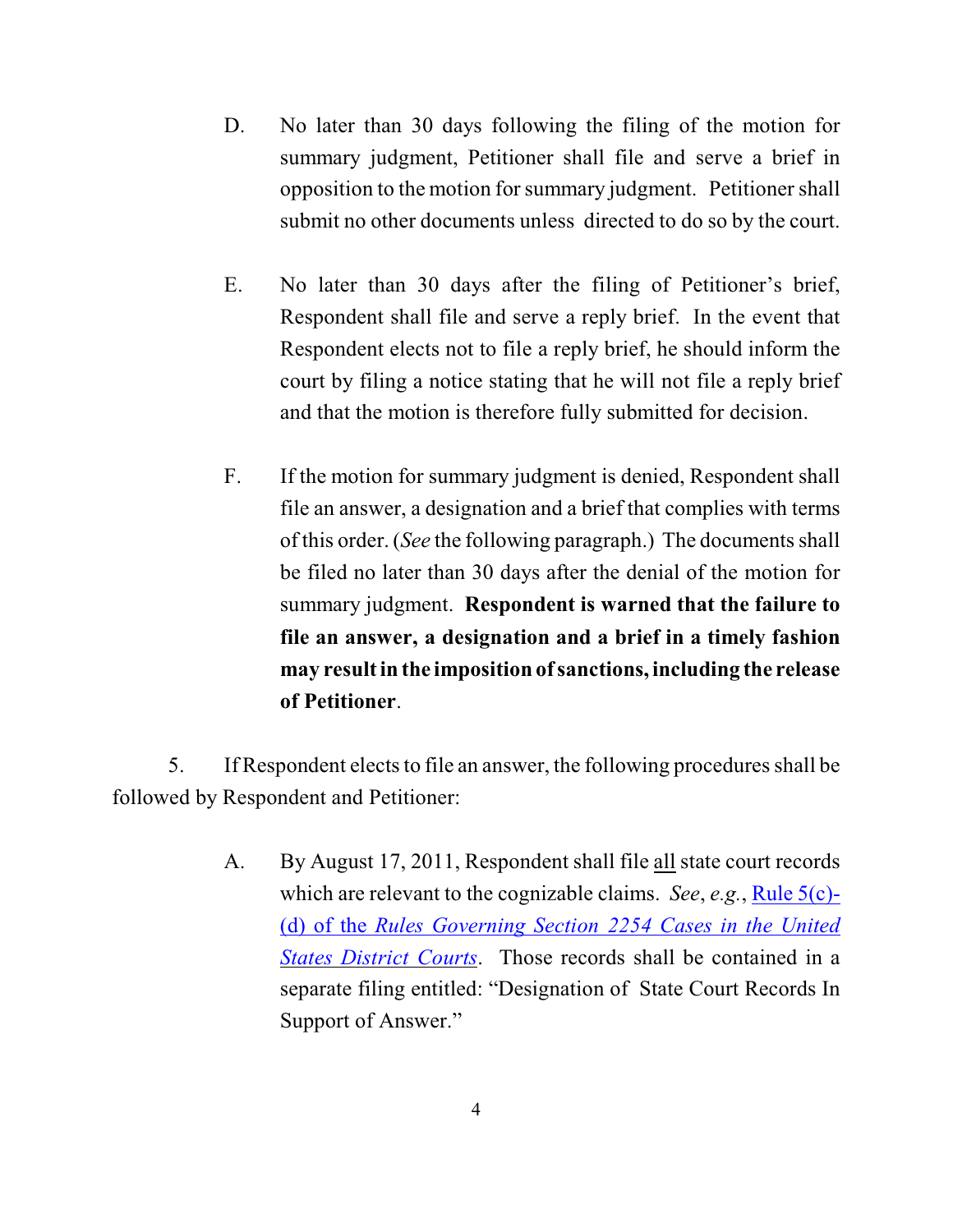- B. No later than 30 days after the filing of the relevant state court records, Respondent shall file an answer. The answer shall be accompanied by a separate brief, submitted at the time of the filing of the answer. Both the answer and brief shall address all matters germane to the case including, but not limited to, the merits of Petitioner's allegations that have survived initial review, and whether any claim is barred by a failure to exhaust state remedies, a procedural bar, non-retroactivity, a statute of limitations, or because the petition is an unauthorized second or successive petition. *See*, *e.g.*, [Rules 5\(b\) and](http://web2.westlaw.com/result/default.wl?tf=0&fn=_top&scxt=WL&crbp=0&mt=Westlaw&rs=WLW9.08&cite=SECT+Section+2254&jrtadvtype=0&cfid=1&action=DODIS&rpst=None&cxt=DC&vr=2.0&disrelpos=4&candisnum=1&sv=Split&cnt=DOC&disnav=NEXT&ss=CNT&service=Find&rlt=CLID_) 9 of the *Rules [Governing Section 2254 Cases in the United States District](http://web2.westlaw.com/result/default.wl?tf=0&fn=_top&scxt=WL&crbp=0&mt=Westlaw&rs=WLW9.08&cite=SECT+Section+2254&jrtadvtype=0&cfid=1&action=DODIS&rpst=None&cxt=DC&vr=2.0&disrelpos=4&candisnum=1&sv=Split&cnt=DOC&disnav=NEXT&ss=CNT&service=Find&rlt=CLID_) [Courts](http://web2.westlaw.com/result/default.wl?tf=0&fn=_top&scxt=WL&crbp=0&mt=Westlaw&rs=WLW9.08&cite=SECT+Section+2254&jrtadvtype=0&cfid=1&action=DODIS&rpst=None&cxt=DC&vr=2.0&disrelpos=4&candisnum=1&sv=Split&cnt=DOC&disnav=NEXT&ss=CNT&service=Find&rlt=CLID_)*.
- C. Copies of the answer, the designation, and Respondent's brief shall be served upon Petitioner at the time they are filed with the court *except* that Respondent is only required to provide Petitioner with a copy of the specific pages of the designated record which are cited in Respondent's brief. In the event that the designation of state court records is deemed insufficient by Petitioner, Petitioner may file a motion with the court requesting additional documents. Such motion shall set forth the documents requested and the reasons the documents are relevant to the cognizable claims.
- D. No later than 30 days following the filing of Respondent's brief, Petitioner shall file and serve a brief in response. Petitioner shall submit no other documents unless directed to do so by the court.
- E. No later than 30 days after the filing of Petitioner's brief, Respondent shall file and serve a reply brief. In the event that